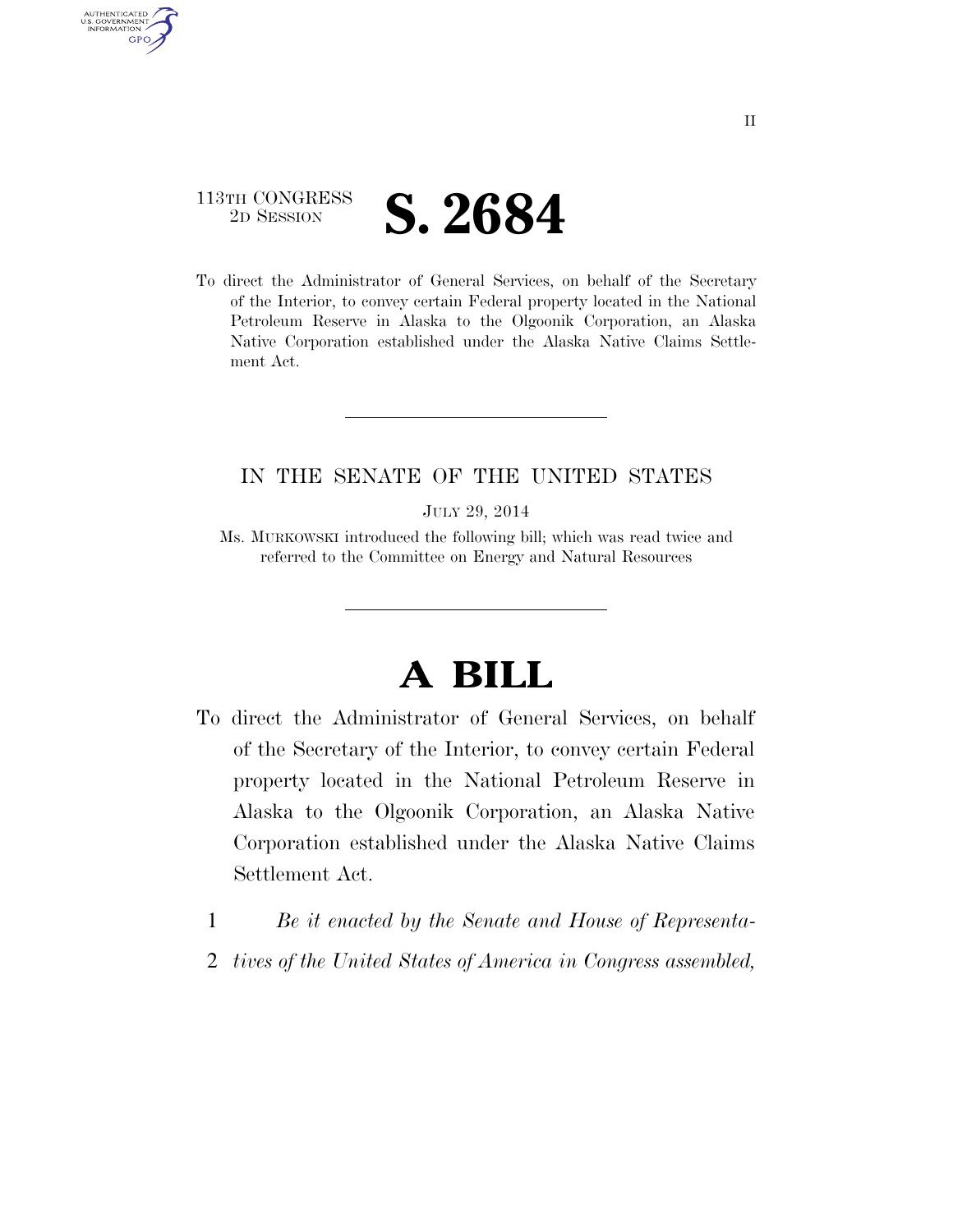## **SECTION 1. CONVEYANCE FEDERAL PROPERTY LOCATED IN THE NATIONAL PETROLEUM RESERVE IN ALASKA.**

 (a) IN GENERAL.—Not later than 180 days after the date of the enactment of this Act and after completion of the survey and appraisal described in this section, the Administrator of General Services, on behalf of the Sec- retary of the Interior, shall convey to the Corporation by quitclaim deed for the consideration described in sub- section (c), all right, title, and interest of the United States in and to a parcel of real property described in sub-section (b).

#### (b) LEGAL DESCRIPTION OF PROPERTY.—

 (1) IN GENERAL.—The parcel to be conveyed under subsection (a) consists of approximately 1,518 acres and improvements comprising a former Dis- tant Early Warning Line site in the National Petro- leum Reserve in Alaska near Wainwright, Alaska, and described as United States Survey Number 5252 located within the Umiat Meridian in—

- (A) Sections 3 and 4 within Township 14 North, Range 31 West;
- (B) Sections 17, 18, 20, 21, 26, 27, 28, 33, 34, and 35 within Township 15 North, Range 31 West; and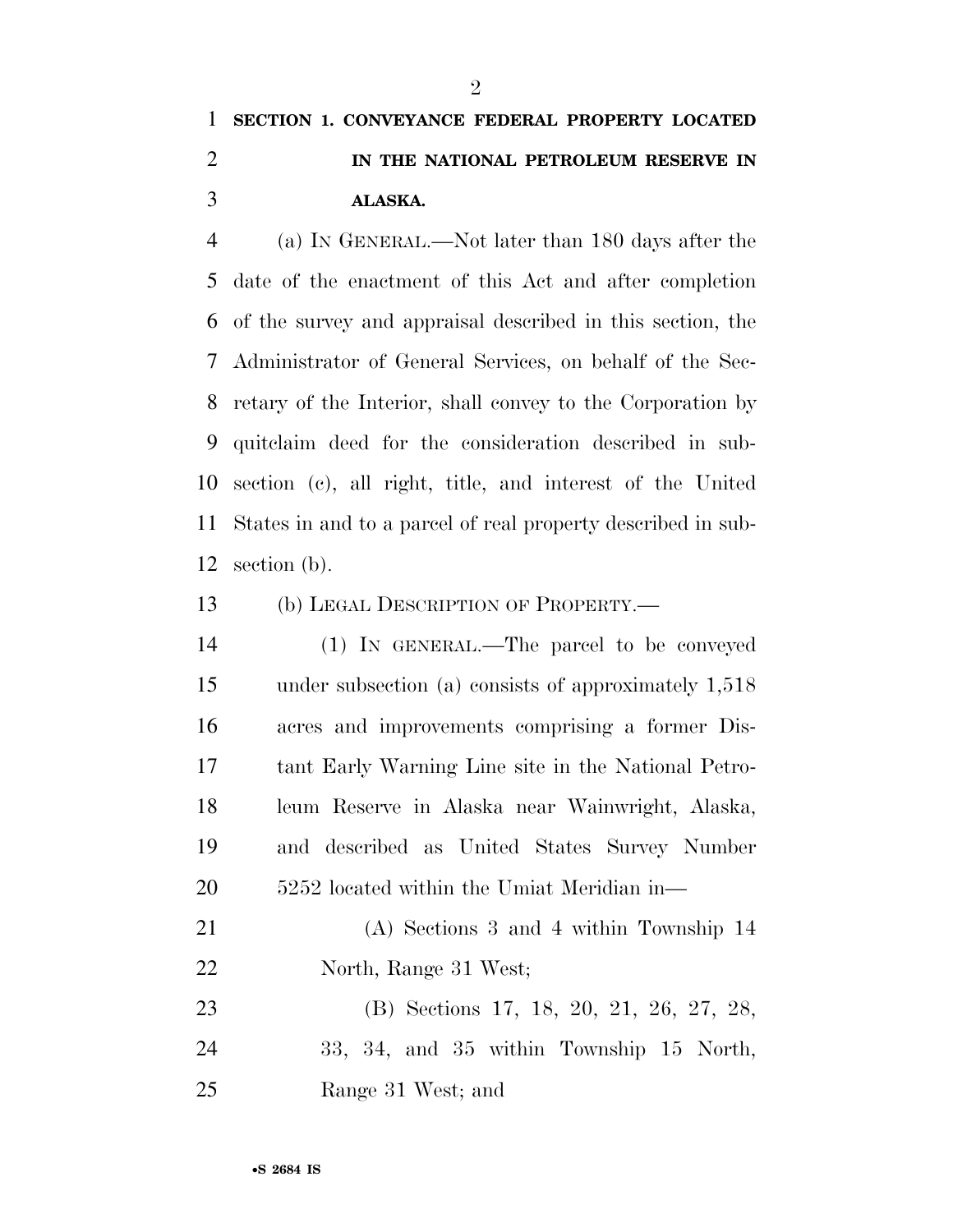| $\mathbf{1}$   | (C) Section 13 within Township 15 North;              |
|----------------|-------------------------------------------------------|
| $\overline{2}$ | Range 32.                                             |
| 3              | (2) SURVEY REQUIRED.—Not later than 180               |
| 4              | days after the date of the enactment of this Act, the |
| 5              | exact acreage and legal description of the real prop- |
| 6              | erty to be conveyed under subsection (a) shall be de- |
| 7              | termined by a survey, paid for by the Corporation,    |
| 8              | that is satisfactory to the Secretary.                |
| 9              | (c) TERMS AND CONDITIONS.—                            |
| 10             | (1) CONSIDERATION.—                                   |
| 11             | (A) IN GENERAL.—As consideration for                  |
| 12             | the conveyance of the property under subsection       |
| 13             | (a), the Corporation shall pay to the Secretary       |
| 14             | an amount not less than the fair market value         |
| 15             | of the conveyed property, to be determined as         |
| 16             | provided in subparagraph $(B)$ .                      |
| 17             | (B) APPRAISAL.—The fair market value of               |
| 18             | the property to be conveyed under subsection          |
| 19             | (a) shall be determined based on an appraisal         |
| 20             | that—                                                 |
| 21             | (i) is conducted by a licensed, inde-                 |
| 22             | pendent appraiser that is approved by the             |
| 23             | Secretary and the Corporation;                        |
| 24             | (ii) is based on the highest and best                 |
| 25             | use of the property;                                  |